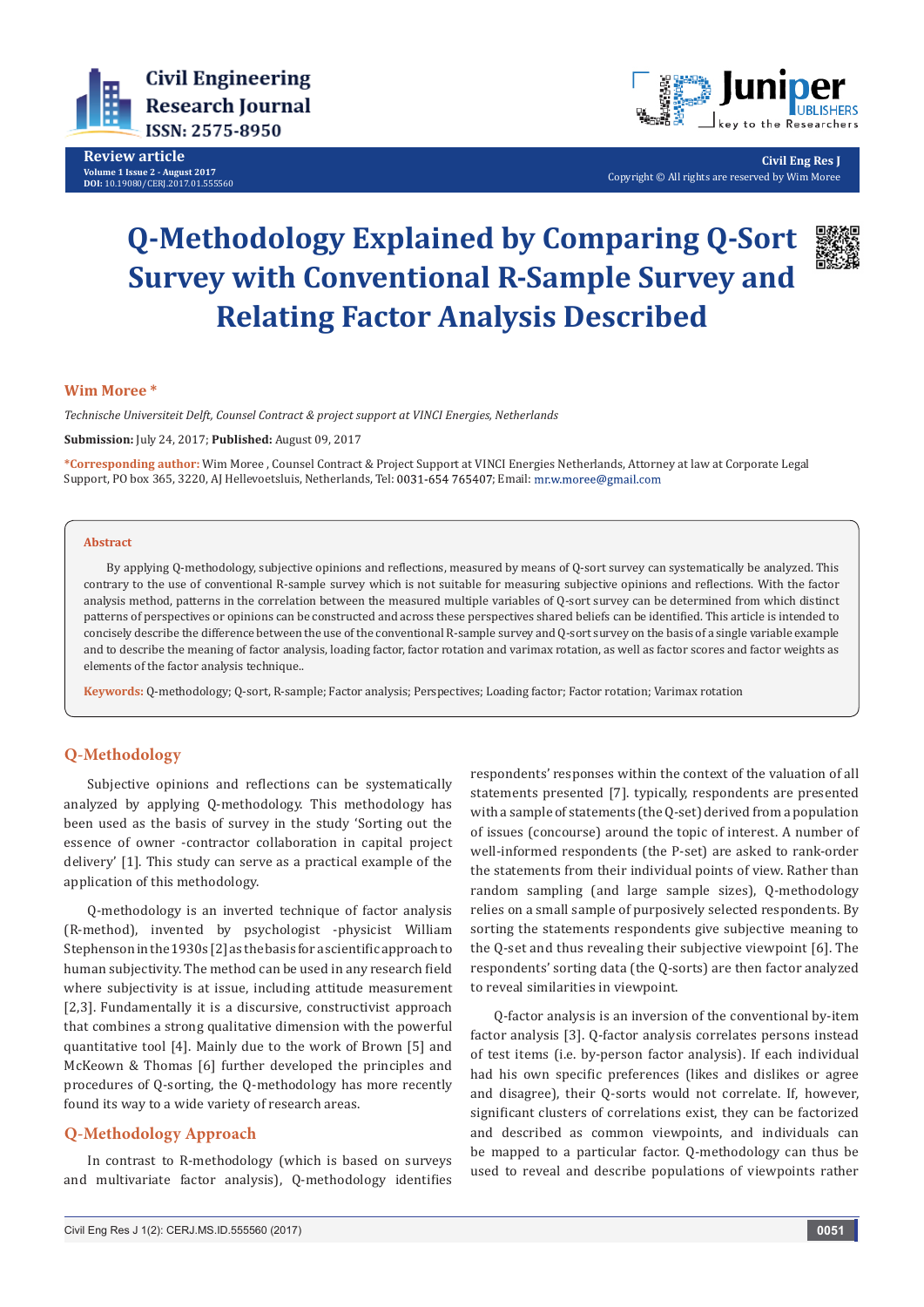than populations of people as in conventional factor analysis [5,7-9]. In a study based on Q-methodology, a small sample of respondents is sufficient and selected to represent the breadth of opinion in a target population [5,10].

Q-study starts with the development of a set of statements called the concourse. The concourse is the collection of possible statements that respondents can be made about the subject at hand. The concourse is thus assumed to contain all relevant aspects of all the discourse [9]. Typically, in a Q-study, respondents are presented with a sample of these statements, called the Q-sample or Q-set. In our research, these would be statements about the elements of the research subjects and the relations between the subjects under investigation. Respondents, called the P-set, are asked to rank-order the statements from their individual perspective, according to preference, judgment or feeling about them. This P-set would in our research be the persons that are interviewed; the project managers from both sides. This is called Q-sorting.

By Q-sorting people give their subjective meaning to the statements, thus revealing their personal viewpoint [11] or personal profile [12]. These individual rankings on views are subsequent subject to factor analysis. Correlation between personal profiles based on this analysis may than reveal the existence of similar viewpoints or segments of subjectivity [13]. By correlating people, Q-factor analysis provides insight into similarities and differences in viewpoints on a particular subject. A crucial basis of Q-methodology is that subjectivity is communicable, because only when subjectivity is communicated, when it is operational expressed, it can be systematically analyzed just as any other behaviour [2,14].

Q-analysis as part of the Q-methodology does not need large numbers of subjects as R-analysis does, because it can reveal characteristics independent of distribution of that characteristic relative to other characteristics [9,11]. It only requires sufficient subjects to establish the existence of a factor for purposes of comparing one factor with another [15].

As Q-sort studies are designed to sample from a concourse of perspectives, rather than from a population of people, representativeness does not depend on large samples of respondents [7,16]. For this, the diversity of the respondents is more important than the number of respondents. All the method

requires is sufficient respondents to identify these perspectives as factors to make it possible to compare among factors [5]. Most Q-sort studies result in less than seven factors, and often not more than two or three. For purposes of identification of factors only four or five respondents are required to produce stable factors [6,7].

Summarized a Q-methodology study can be based on four steps.

a. Firstly, by formulating Q-samples (samples of population of opinion), the actual research instrument and the basis of any Q methodological study.

b. Secondly, by conducting Q-sorting sessions with samples of respondents.

c. Thirdly, by factor analyzing all Q-sorts data to reveal the distinct perspectives. Ultimately, the results of factor analysis were interpreted to reconstruct and make sense of the revealed distinct practitioners' perspectives on ways to improve owner–contractor relationship.

## **Q-Sort Survey Compared with Conventional R-Sample Survey**

Suppose you want to align the height of the doors in the design of new homes in Urban Village with the length of the residents of Urban Village. Such design could be based on the mean length of Urban Village residents between 18 and 65 years of age and the average (standard) deviation of their mean length. The height of the doors could for instance be specified as equal to the mean length of these residents, increased with (as an assumption) 2 x the average (standard) deviation of their mean lengths.

### **Conventional R-sample survey**

For this purpose, you can perform a conventional sample survey in which you measure the variable length of a random sample of the target group of residents. To be able to determine the mean length (and deviation) of the residents in the target group by virtue of that sample with a reasonable reliability a quite large sample of the target population is needed. Such a sample requires a number of persons in the magnitude of a hundred or more. The frequency distribution of the results from that sample will almost form a normal distribution (Table 1) (Figure 1).

| Table 1: Conventional R-sample survey. |  |
|----------------------------------------|--|
|----------------------------------------|--|

| Length Distribution Urban Village Sample |           |                      |     |  |  |  |  |  |  |  |
|------------------------------------------|-----------|----------------------|-----|--|--|--|--|--|--|--|
| <b>Length Classification</b>             | Frequency | <b>Results</b>       |     |  |  |  |  |  |  |  |
| 145                                      |           | total sample size    | 224 |  |  |  |  |  |  |  |
| 155                                      | 15        | no of length classes |     |  |  |  |  |  |  |  |
| 165                                      | 55        | average length       | 175 |  |  |  |  |  |  |  |
| 175                                      | 80        | average deviation    | 20  |  |  |  |  |  |  |  |
| 185                                      | 55        |                      |     |  |  |  |  |  |  |  |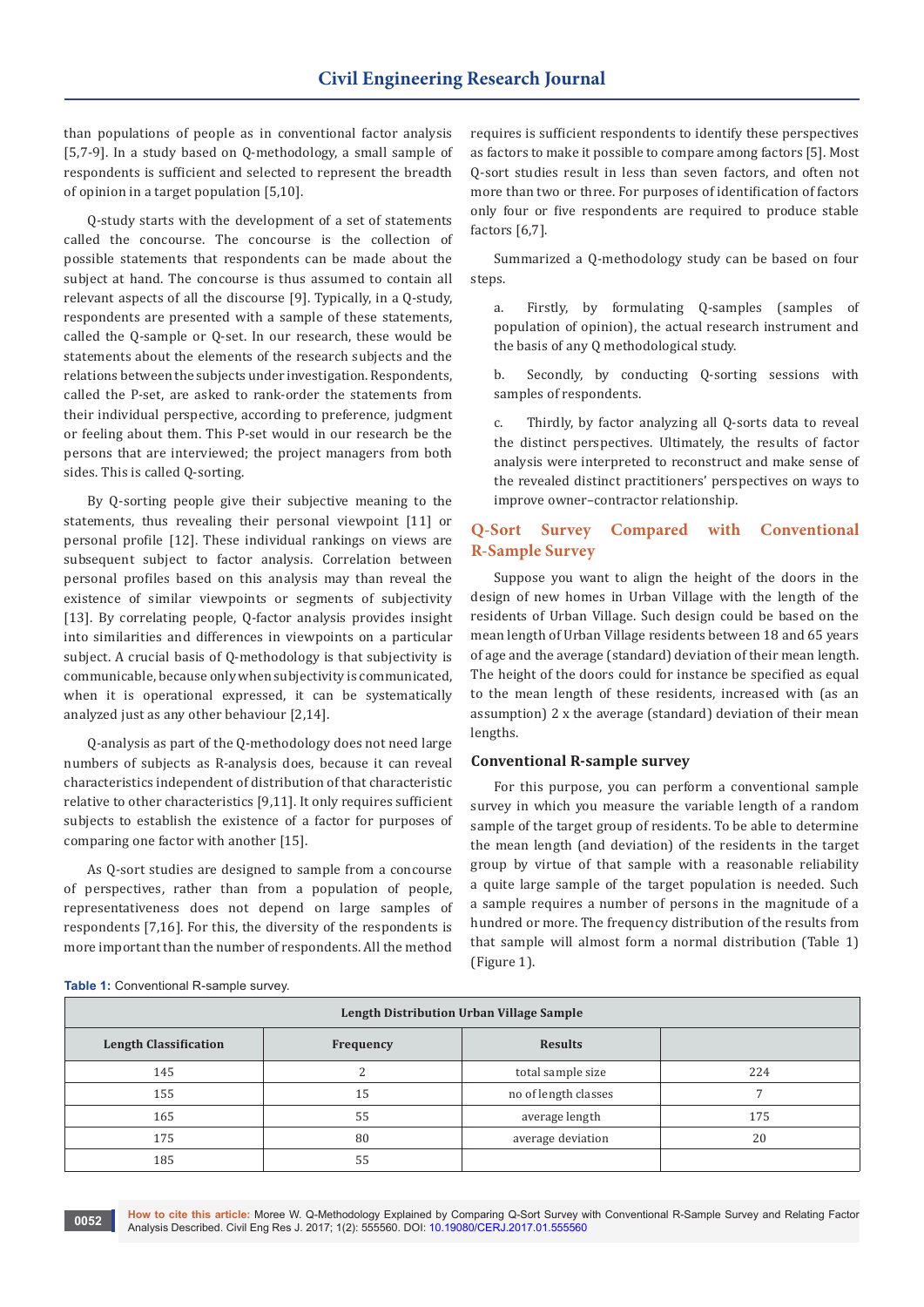

Above, an example of the results of such a survey is given. Based on its results the design height of the doors would be 215 cm in which is the mean length of 175cm plus 2 x the average

**Table 2:** Random order to the 7 selected residents.

| 195 | average length+ average deviation $\parallel$ | '95 |
|-----|-----------------------------------------------|-----|
| 205 | average length+ 2 x average<br>deviation      |     |

(standard) deviation thereof of 20cm. What you don't know is whether potential buyers of these homes, being the target group, would experience the height of the designed doors as optimal. So, it could be that the height of the doors based on the mean length plus 1 x the average (standard) deviation on the mean length would match better with their subjective expectations than based on 2 x this deviation [17,18].

#### **Q-sort survey**

Q-sort survey is an appropriate method to investigate such subjective perception. For the purpose of such a survey, you should select at least one resident of each length class from the target group of residents. In this example, there are 7 people. As described above, it has been scientifically established that already with such a sample of research units, reliable results can be generated with this method.

| <b>Q-Statements of Door Heights on 20 Sort Cards</b> |     |     |     |     |     |     |     |     |     |     |     |     |     |     |     |     |     |     |     |
|------------------------------------------------------|-----|-----|-----|-----|-----|-----|-----|-----|-----|-----|-----|-----|-----|-----|-----|-----|-----|-----|-----|
| 160                                                  | 165 | 170 | 175 | 180 | 185 | 190 | 195 | 200 | 205 | 210 | 215 | 220 | 225 | 230 | 235 | 240 | 245 | 250 | 255 |

To the selected persons, cards are presented with on each card a different door height, ascending with 5cm from 160cm to 255cm. So, amongst these cards there will be one card on which the design height of 215cm from the example is stated, which is based on the results of the conventional survey. In this example, there are a total of 20 cards with statements on the door heights. They are referred to as Q-statements. These cards are presented individually in random order to the 7 selected residents (Table 2). For each card, the resident must answer to what level he agrees with the following statement: 'Considering a door with this height, I believe that this is the optimal height for a door in an average family home at Urban Village'.

First, he should answer this question with: 'agree', 'disagree' or 'neutral', and place the cards on 3 corresponding piles. Then he distributes the cards of each pile on corresponding area for 'agree', 'disagree' or 'neutral' in a more detailed ranking on a Q-sort distribution board with has as many boxes as there are cards. This can even be supported by having these persons experience the different doorways by leading them through models of these doorways.

The boxes on the distribution board are distributed over a range of -3 to +3 in an approximate normal distribution, ranging from 'most disagree' to 'most agree'. By doing so, for each selected resident the cards are distributed on the board such that on the right-hand side of the board the cards with the door heights that are most appreciated are positioned. On the most right-hand position the card with the perceived optimal door height is positioned. This distribution is the individual Q-sort. The 7 individual Q-sorts are then compiled into a resulting Q-sort distribution. This resulting distribution represents a quasi (near normal) Q-sort distribution in which the influence of each individual Q-sort distributions is represented best. The statement on the most right-hand position of this resulting Q-sort indicates the door height that is perceived as the most optimal height for a door in average home in Urban Village.



Below, example is given of the resulting Q-sort distribution of such a Q-sort survey. Based on its results, the design of the height of the doors that would be perceived as most optimal by the target group of residents would be 205cm. Considering the results of the conventional survey, the door height should be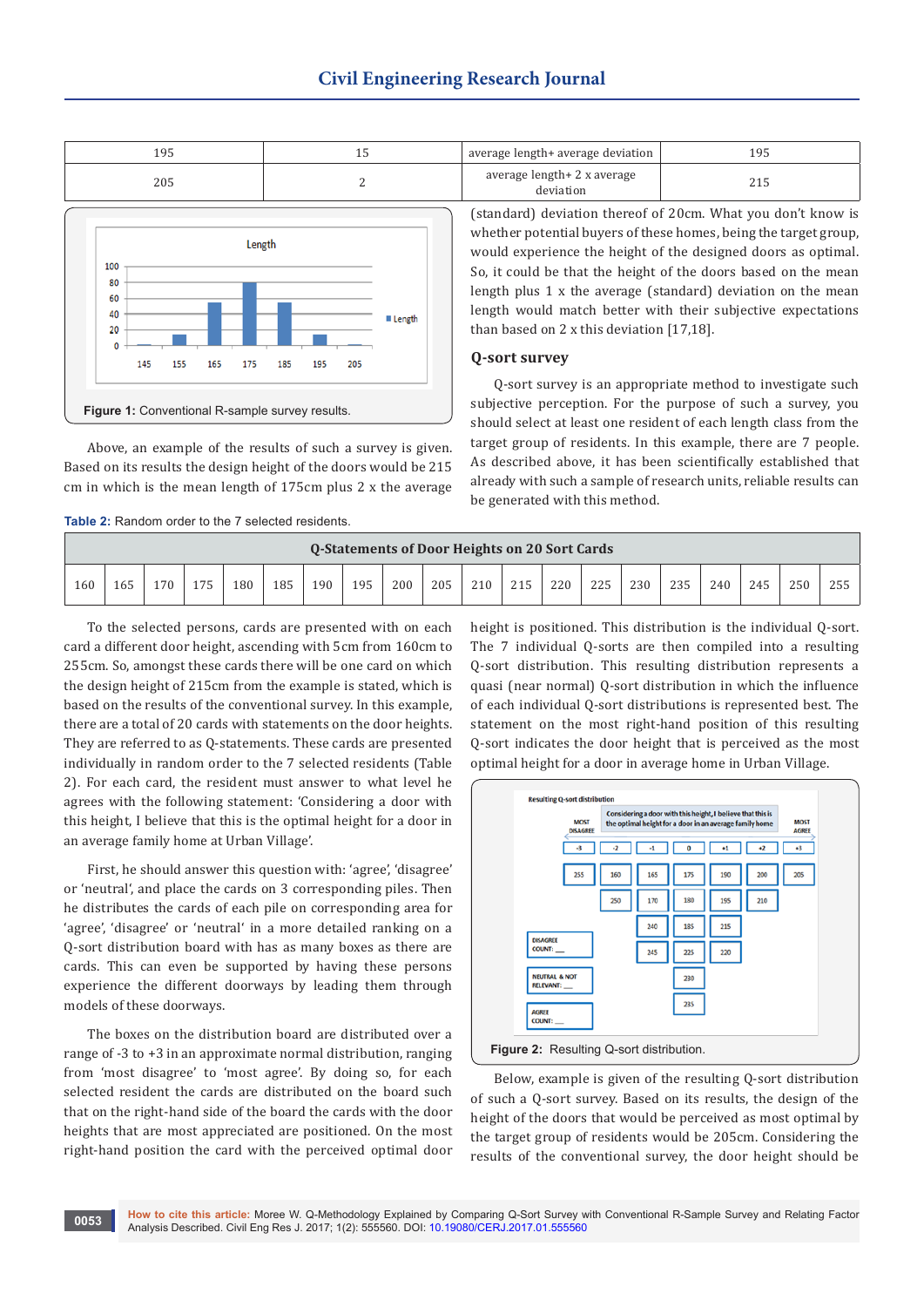based on the mean length of the target residents group plus 1.5 x average (standard) deviation on their mean length instead of the plus 2 x as used as the design basis in the example (Figure 2).

#### **Factor Analysis**

The example described above is based on the research of one variable, but most surveys include more. An example of a research including more variables could be the research on the statements in an election manifesto of a political party. Suppose you want to know which statements in such an election manifesto are strongest interrelated.

For this purpose, you can perform a conventional survey among a sample of a randomly selected number of voters in the target group whom you ask their opinions on statements in the election manifesto. From the results, you can infer how the statements relate to each other, but the results do not provide insight into which combination of statement is perceived by the voters as most optimal. Q-sort survey is an appropriate method to investigate such a subjective perception. If you want to know how these variables are related, the best approach is to first calculate the correlation between the variables. However, if there are many variables, it may become difficult to determine a clear pattern in the correlation. In such case, factor analysis is the recommended analysis technique.

Factor analysis is a method by which one or more new factors (or dimensions) are constructed based on a number of measured variables. The aim of the analysis is to obtain insight into the structure of the data by reducing the number of variables. To enable this, a smaller number of new underlying variables called 'factors' are constructer, based on the correlation between a large numbers of the original variables. Therefore, the question is to which extent this large number of original variables is related to this smaller number of factors. A commonly used method is to let the analysis program decide about the number of factors and which variables are most heavily 'loaded' on these factors (explorative factor analysis). The basis of factor analysis is the correlation matrix of the measured variables. There are two methods: Q-factor analysis and R-factor analysis.

## **Q-factor analysis**

With Q-analysis you analyze the correlation between the research units (respondents) across the variables. The question is which research units are strongly similar to each other in view of the score pattern on the variables. In our example, the research units are the represented voters in the sample and the variables are the statements in the election programs. The Q-factors are the most associated views of the respondent's on combinations of statements in the election program. The basis for this analysis is the correlation matrix between research units, which are the represented voters in the sample (the respondents).

#### **R-factor analysis**

In R-analysis, in contrast, you analyze the correlation between the variables across the research units. The question than is which variables are very similar in view of their score pattern across the research units. In this case, the basis is formed by the correlation matrix between the variables. In our example, the R-factors are the most associated statements in the election program across the represented voters in the sample. R-analysis is primarily used because there are usually many more research units (in our example represented voters) than variables (election statements).

#### **Loading factor**

The correlation between the variable and the factor is defined as the loading of the variable on the factor. A high loading means that the relevant factor is important for the variable. You can instruct the computer program for the factor analysis to construct the various factors in such a way that they do not have any mutual correlation. In that case, the factors are said to be orthogonal, which means at right angles to each other, independent. The most conventional way to extract the factors is by using the principle component method.

#### **Factor rotation, varimax rotation**

You can consider the orthogonal factors as the x- and y-axes in a set of coordinates. By using the loadings, the variables can be drawn on that set of coordinates. Frequently it is necessary to first rotate the factors, which means choosing other axes, to be able to interpret the figure. By using rotation, one tries to provide a variable with a significantly high loading on a single factor and provide a low loading on the other factors. This makes it easier to explain that principle factor. The most commonly used method is the Varimax rotation, whereby the orthogonality of the factors is conserve

#### **Factor scores**

The following step is to describe the research units for which you have measured the variables in terms of the factors that are found. Than calculate the scores of the research units on the new factor. The results are the factor scores.

## **Factor weights**

Since a factor is constructed from a specific combination of variables (for R-analysis) or research units (for Q-analysis), a factor score is the linear combination of the original variables or research units. Here, linear means that the only possible valid operations are additions and subtractions. When adding or subtracting, each variable is given its own coefficient (weight), which indicates how heavily the variable should weigh when calculating the factor score.